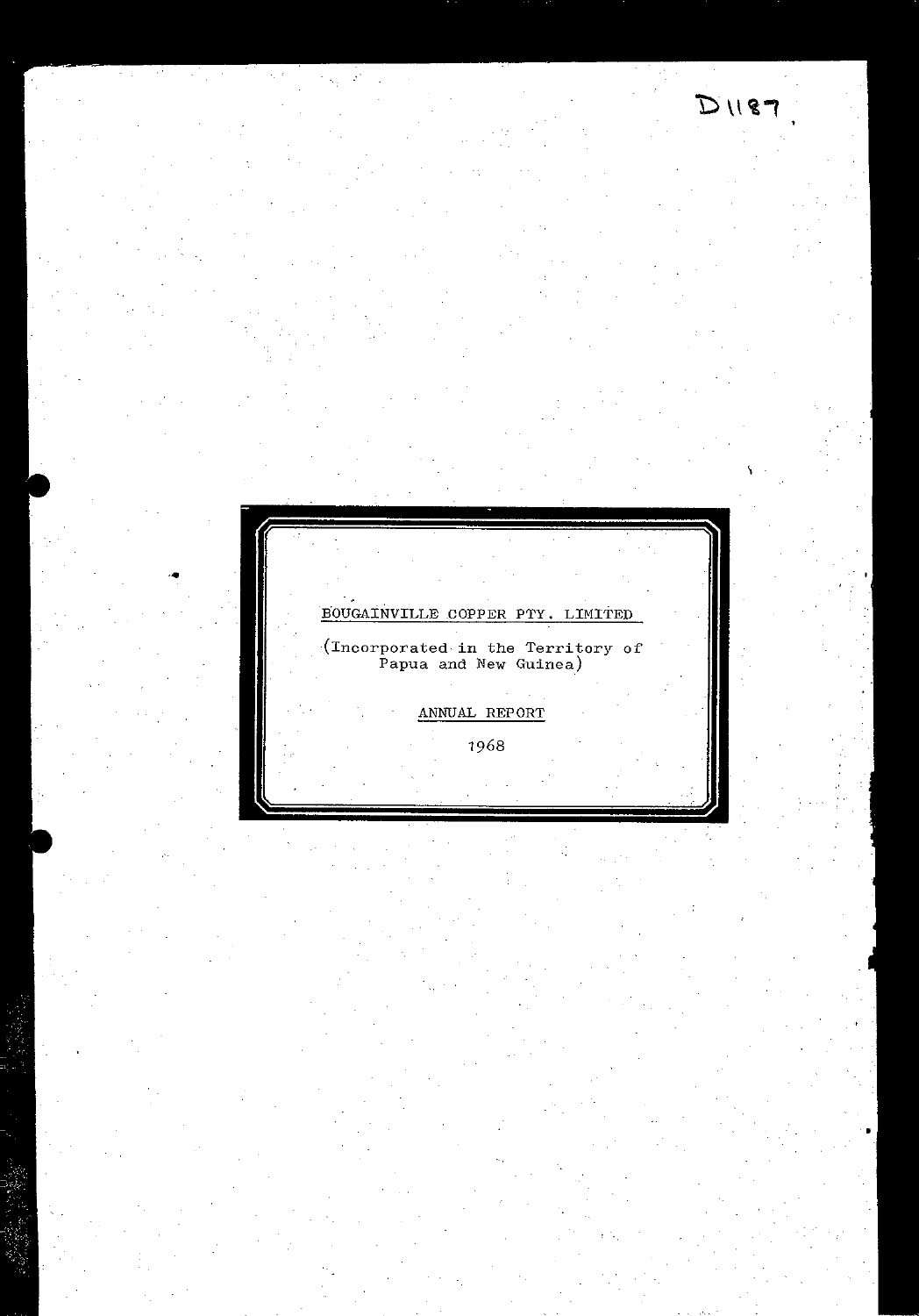i hereby certify this document to be a true copy of the last Balance Sheet and of the last Profit and Loss Account of the Company which have been audited by the Company's Auditors (including every document required by taw to be annexed or attached thereto) together with a copy of the Report of the Auditors thereon.

 $\bullet$ 

•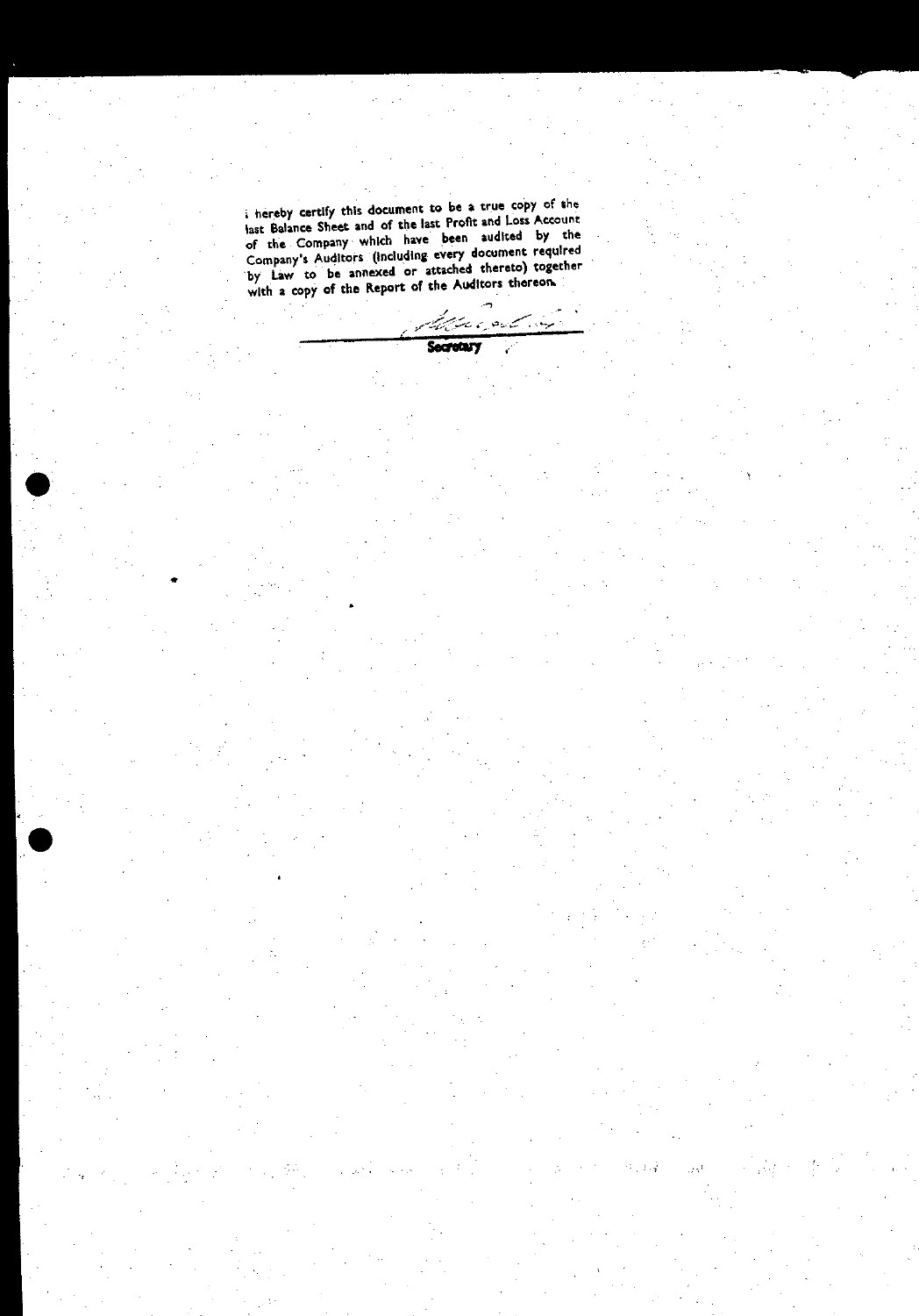## BOUGAINVILLE COPPER PTY, LIMITED

(Incorporated in Territory of Papua and New Guinea)

### DIRECTORS' REPORT

The Directors present the Balance Sheet of the Company as at 31st December, 1968, and the Profit and Loss Statement for the year ended on that date. The Company did not trade during the period under review.

No dividend was declared or paid during the year.

No amounts were transferred to or from reserves.

In the opinion of the Directors, the results for the year have not been materially affected by items of an abnormal character.

No circumstances have arisen which render adherence to the existing method of valuation of assets or liabilities of the Company misleading or inappropriate.

An agreement exists whereby the Company may be required to purchase all the information, buildings and equipment associated with the exploration carried out by its shareholders in the areas covered by the prospecting authorities.

Except as otherwise disclosed, the Company incurred no contingent liability during the year and no contingent liability has become enforceable or is likely to become enforceable within the succeeding period of twelve months which will materially affect the Company in its ability to meet its obligations as and when they fall due.

For and on behalf of the Board

 $P.W.$  QUODLING  $\in$ Secretary

philade 15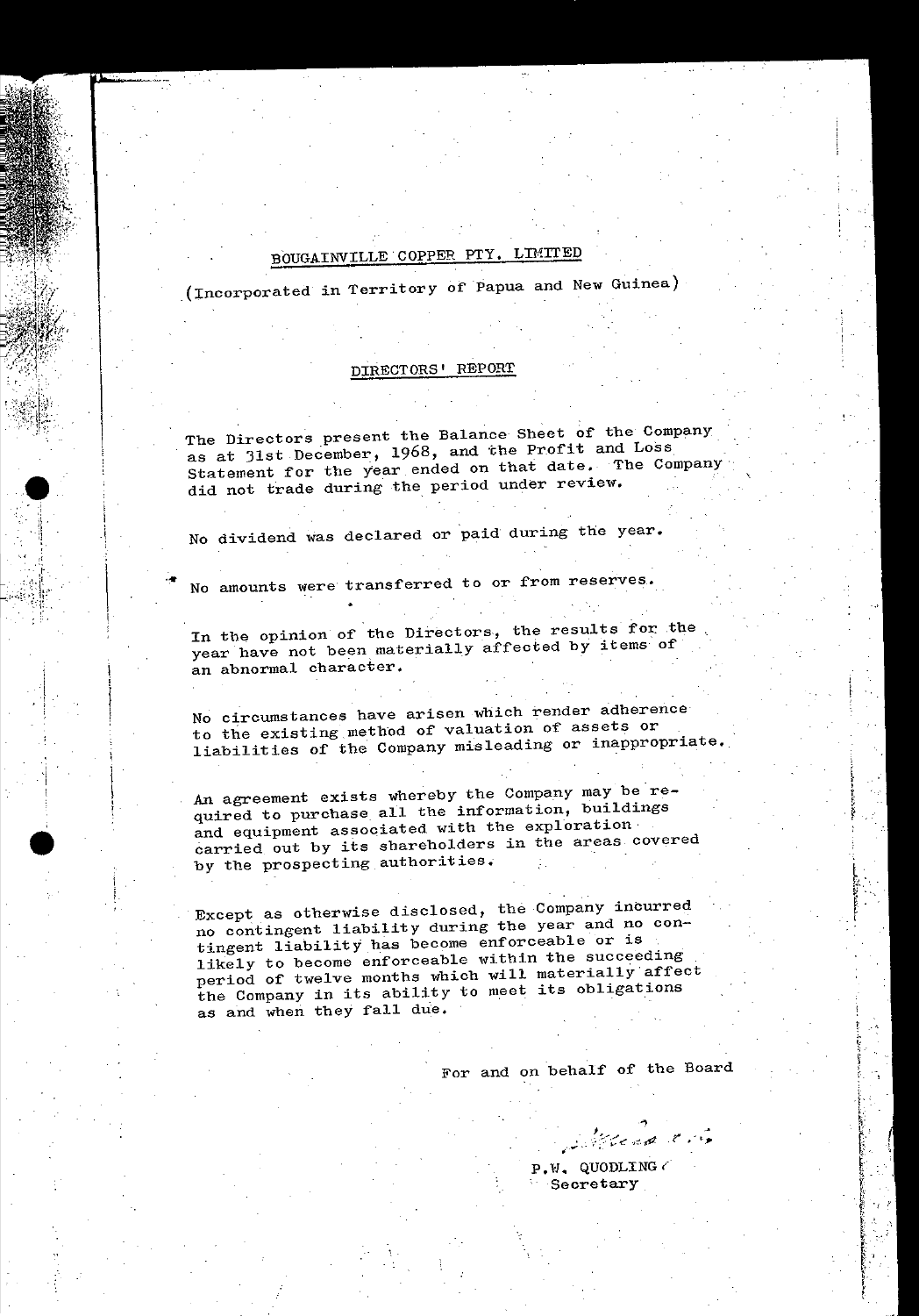#### BOUGAINVILLE COPPER PTY. LEATTED

#### STATEMENT BY DIRECTORS

In the opinion of the Directors of Bougainville Copper Pty. Limited the accompanying balance sheet and profit and loss statement are drawn up so as to exhibit a true and fair view of the state of affairs of the company at 31st December, 1968, and so as to give a true and fair view of the results of the business for the year then ended.

 $30^{12}$ day of January 1969. Signed at Mclbourne this

On behalf of the board

M. LAMBY

F. ESPIE

Directors

### DECLARATION BY SECRETARY

I, Paul William Quodling, secretary of Bougainville Copper Pty. Limited, do solemnly and sincerely declare that the accompanying balance sheet and profit and loss statement of the company are, to the best of my knowledge and belief, correct.

And I nake this solemn declaration conscientiously believing the same to be true and by virtue of the provisions of an Act of the Parliament or Victoria rendering persons making a false declaration punishable for wilful and corrupt perjury.

Declared at Melbourne in the State of Victoria<br>this State of Victoria<br>day of سىمىسە 1969.

P.U. QUODLEHG

Before me : D. M. BENSON

Justice of the Peace.

### REPORT OF THE AUDITOR: TO THE DETEEDS

In our opinion, the accompanying balance sheet and profit and loss statement are properly drawn up in accordance with the provisions of the Companies Ordinance, 1963 - 1966 and so as to give a true and fair view of the state of affairs of the company.

The accounting and other records, including registers, examined by us have, in our opinion, been properly kept in accordance with the provisions of the Ordinance.

> COOPER BROTHERS & CO. Chartered Accountants

Melbourne, 30 January  $\rightarrow$  1969